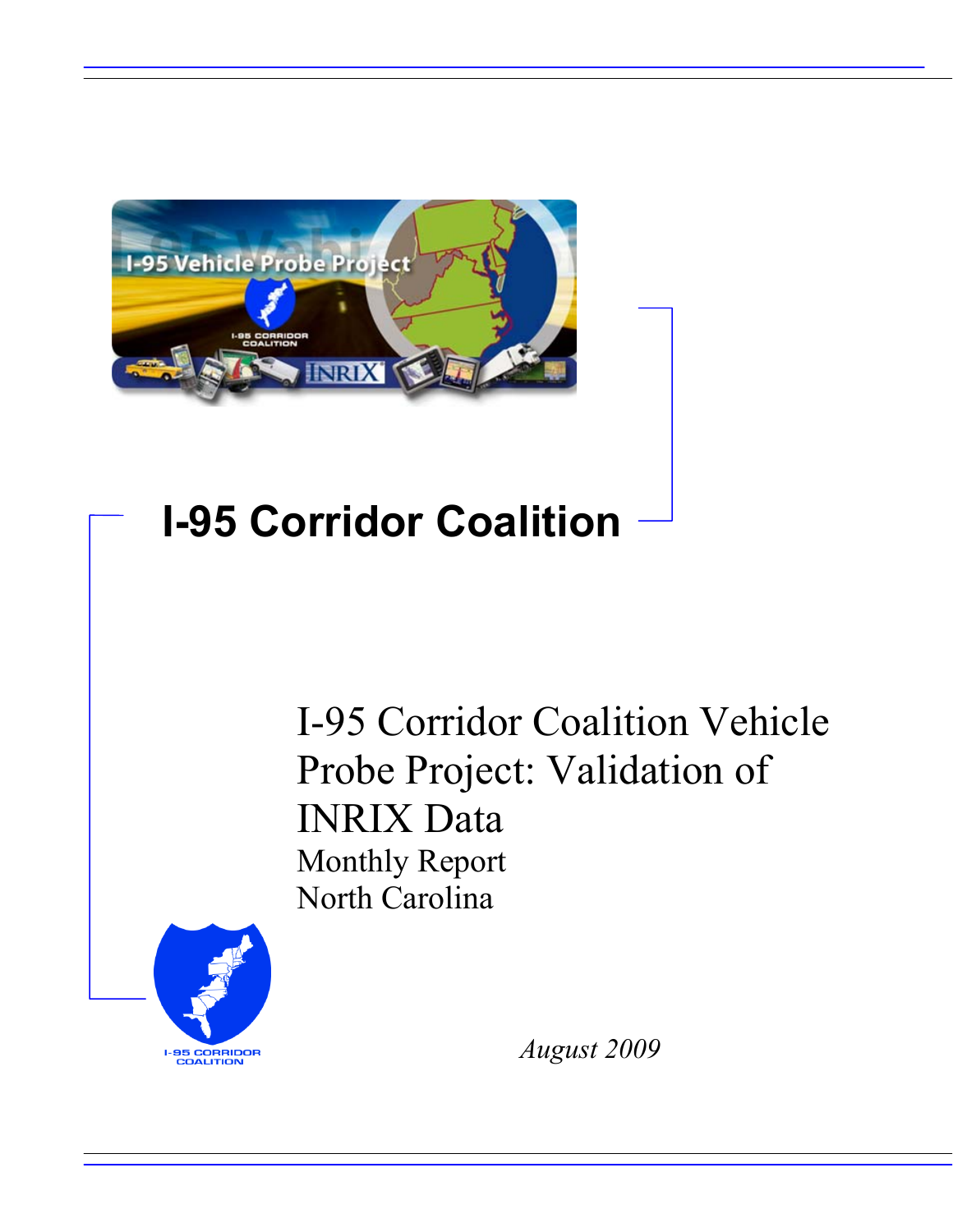# **I-95 CORRIDOR COALITION VEHICLE PROBE PROJECT: VALIDATION OF INRIX DATA AUGUST 2009**

# *Monthly Report*

*Prepared for:* 

I-95 Corridor Coalition

*Sponsored by:* 

I-95 Corridor Coalition

*Prepared by:* 

Ali Haghani, Masoud Hamedi, Kaveh Farokhi Sadabadi University of Maryland, College Park

*Acknowledgements:* 

The research team would like to express its gratitude for the assistance it received from the state highway officials in Delaware, Maryland, New Jersey, North Carolina, and Virginia during the course of this study. Their effort was instrumental during the data collection phase of the project. This report would not have been completed without their help.

*August 2009*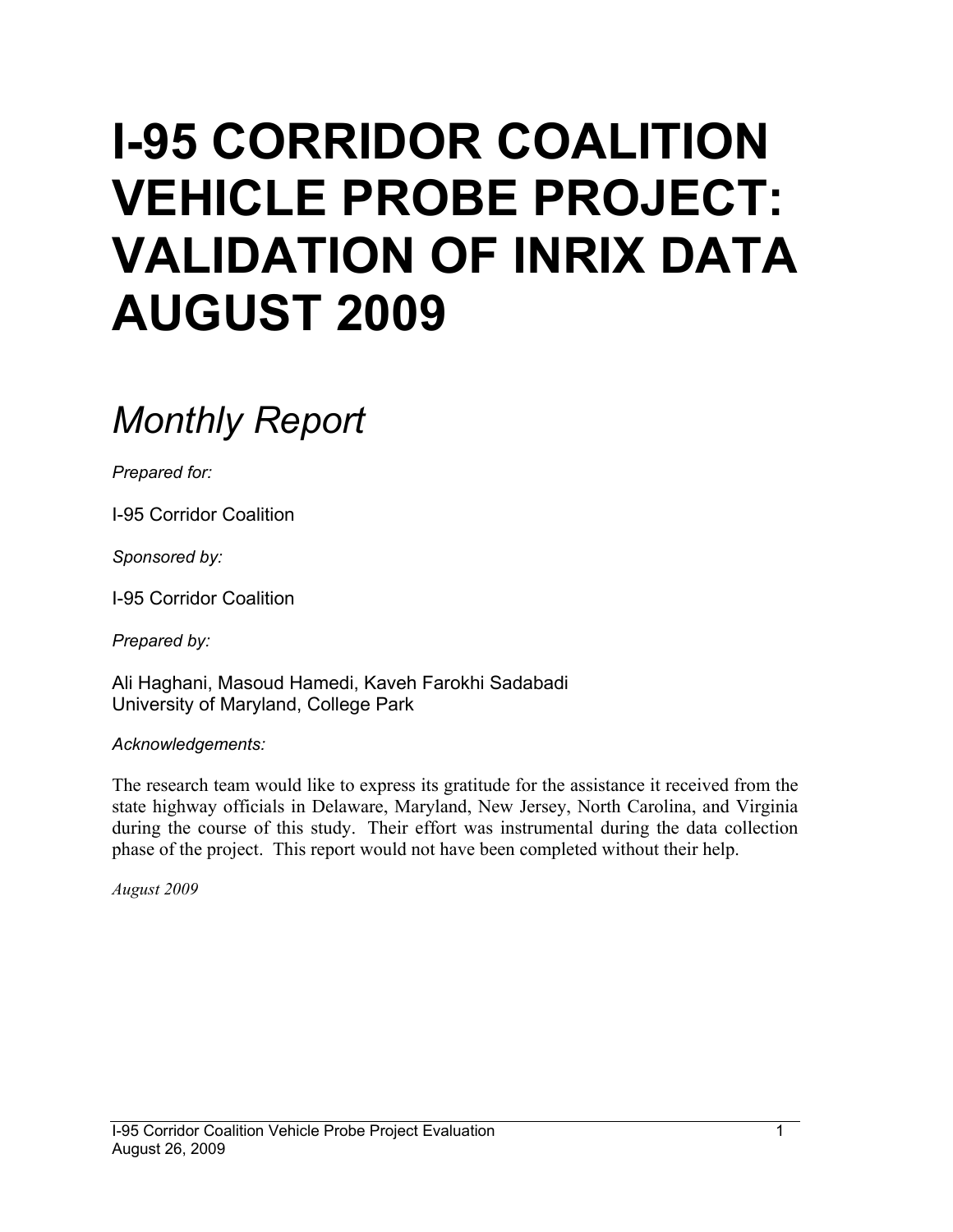## **Evaluation Results for the State of North Carolina**

### *Summary*

Travel time samples were collected along approximately 42 miles of freeways in North Carolina from Friday, July 10, 2009 to Tuesday, July 21, 2009 and compared with travel time and speed data reported by INRIX as part of the I-95 Vehicle Probe project. The validation data represents approximately 885 hours of observations along nine freeway segments in North Carolina. The segments range in length from 2.5 to 6.8 miles. Much of the I-95 corridor in North Carolina consists of rural sections of freeway. The validation data reflects a significant amount of congestion, over 40 hours with speeds less than 45 mph. The congestion observed is primarily the result of road construction activities in the region, and non-recurrent in nature. The table below summarizes the result of the comparison between the validation data and the INRIX data for the same period. Both the absolute average speed error and the speed error bias as measured against the SEM band are within the acceptable limits of the contract specifications. The ability to maintain the data quality specifications in North Carolina for this validation cycle are significant given the non-recurring nature of the congestion.

| <b>State</b>                                                                                                       |                 | <b>Absolute Speed Error</b><br>(        |                 | <b>Speed Error Bias</b><br>(5mph)       | Number of<br>5 Minute | Hours of<br>Data |  |  |
|--------------------------------------------------------------------------------------------------------------------|-----------------|-----------------------------------------|-----------------|-----------------------------------------|-----------------------|------------------|--|--|
|                                                                                                                    | <b>SEM Band</b> | Comparison with Comparison with<br>Mean | <b>SEM Band</b> | Comparison with Comparison with<br>Mean | Samples               | Collection       |  |  |
| 0-30 MPH                                                                                                           | 4.10            | 4.80                                    | 2.20            | 2.30                                    | 288                   | 24.0             |  |  |
| 30-45 MPH                                                                                                          | 9.40            | 11.20                                   | $-1.60$         | $-1.50$                                 | 214                   | 17.8             |  |  |
| 45-60 MPH                                                                                                          | 4.30            | 7.10                                    | 0.40            | 1.70                                    | 551                   | 45.9             |  |  |
| > 60 MPH                                                                                                           | 3.10            | 5.90                                    | $-2.90$         | $-5.20$                                 | 9571                  | 797.6            |  |  |
| All Speeds                                                                                                         | 3.32            | 6.04                                    | $-2.56$         | $-4.56$                                 | 10624                 | 885.3            |  |  |
| Based upon data collected from Friday, July 10, 2009 through Tuesday, July 21, 2009 across 46 miles<br>of roadway. |                 |                                         |                 |                                         |                       |                  |  |  |

### *Data Collection*

Bluetooth sensor deployments in North Carolina started on Friday, July 10, 2009. The actual deployments in North Carolina were performed with the assistance of North Carolina Department of Transportation (NCDOT) personnel. Sensors remained in the same position until they were retrieved two weeks later on Tuesday, July 21, 2009. This round of data collections in North Carolina was designed to cover segments of the highways along which both recurrent and non-recurrent congestions could be expected during both peak and off-peak periods.

Figure 1 presents snapshots of the roadway segments over which Bluetooth sensors were deployed in North Carolina.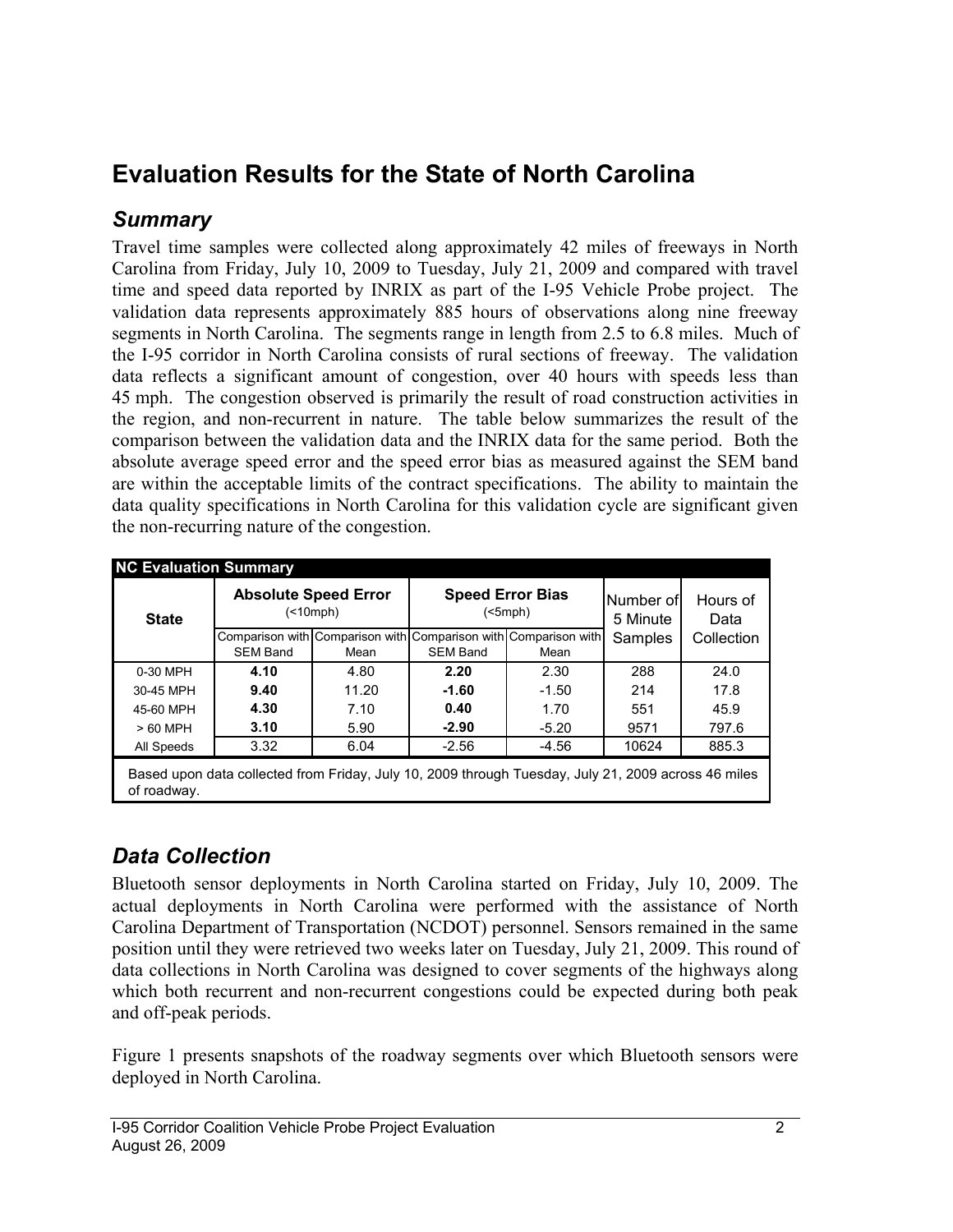Table 1 presents a list of specific TMC segments that were selected as the validation sample in North Carolina. In total, results of validation on nine freeway TMC segments are reported in this document. These segments cover a total length of about 42 miles. The coordinates of the locations at which the Bluetooth sensors were deployed throughout the state of North Carolina are reported in Table 2 which also presents the distances that have been used in the estimation of Bluetooth speeds based on travel times.

### *Analysis of Results*

Table 3 summarizes the data quality measures obtained as a result of comparison between Bluetooth and all reported INRIX speeds. In all speed bins, INRIX data meets the data quality measures set forth in the contract when errors are measured as a distance from the 1.96 times the standard error band. It should be noted that while the total number of observations in the low speed bins across all TMC segments are reasonable, as Table 3 indicates, the number of observations in low speed bins for some of the individual TMC segments are low.

Table 4 shows the percentage of the time intervals that fall within 5 mph of the SEM band and the mean for each speed bin for all TMC segments in North Carolina. Tables 5 and 6 present detailed data for individual TMC segments in North Carolina in similar format as Tables 3 and 4 respectively. Note that for some TMC segments in some speed bins the comparison results may not be reliable due to small number of observations.

Figures 2 and 3 show the overall speed error bias for different speed bins, and the average absolute speed errors for all segments in North Carolina, respectively. These figures correspond to Table 3.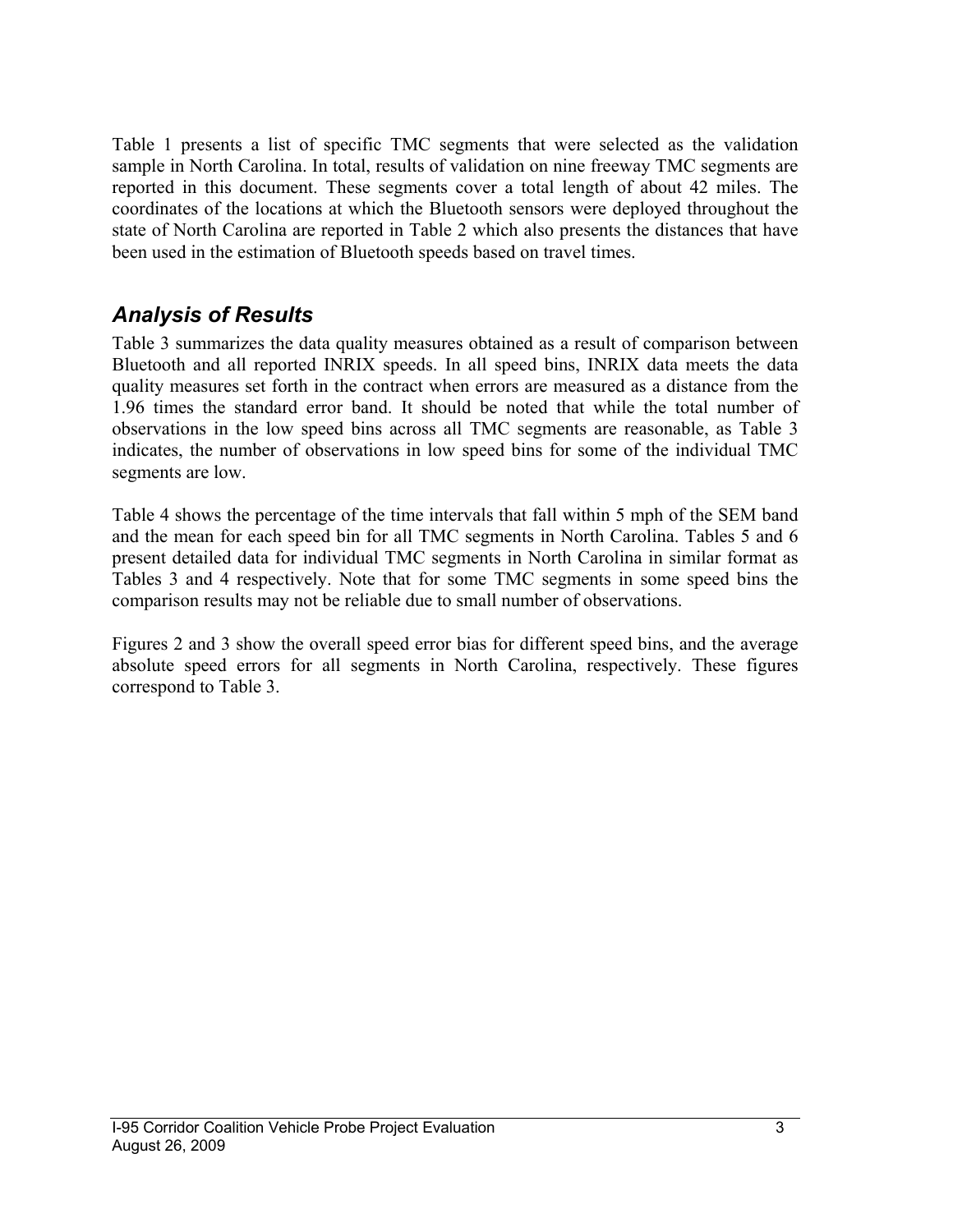

**Figure 1 TMC segments selected for validation in North Carolina**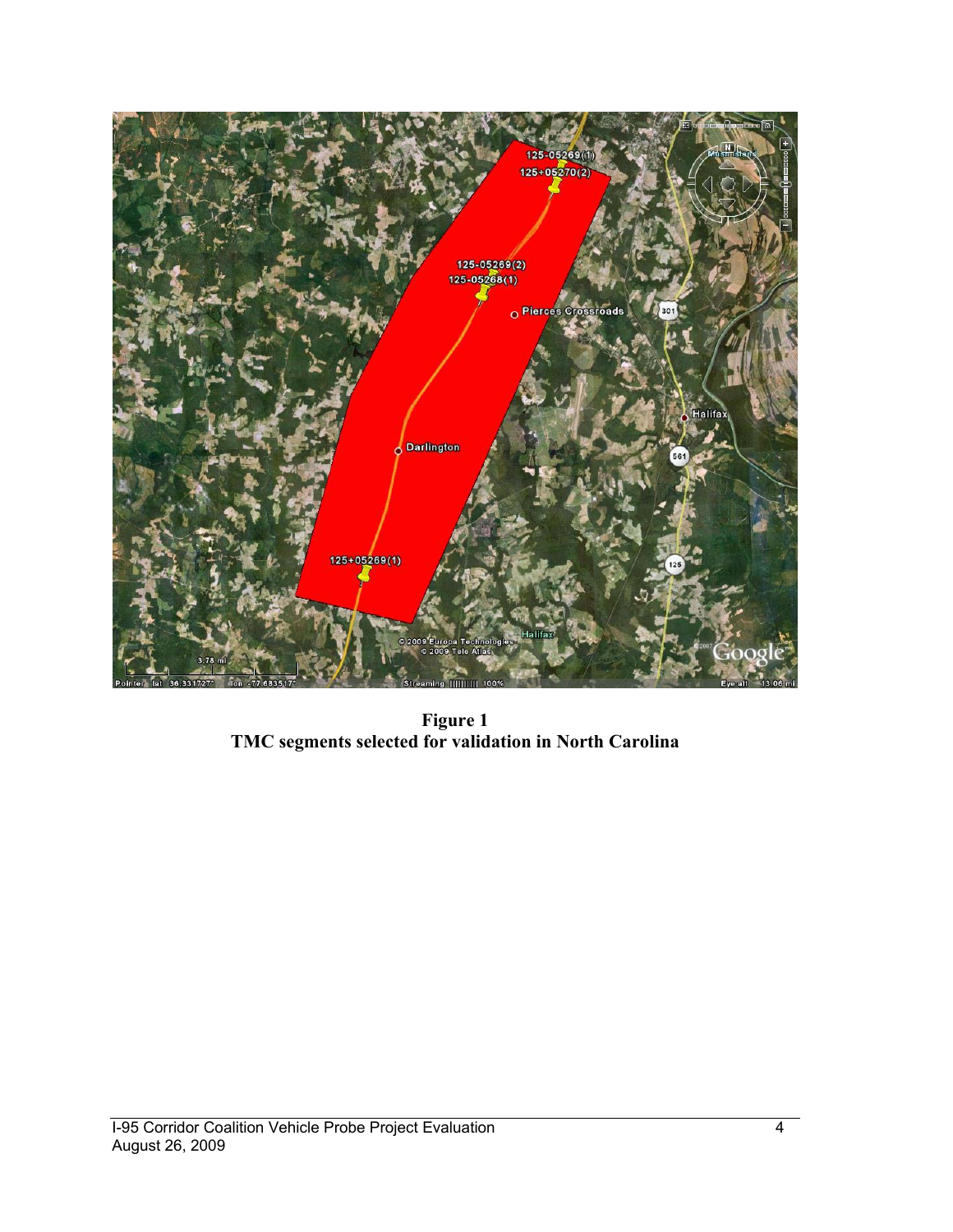

**Figure 1 (Cont'd) TMC segments selected for validation in North Carolina**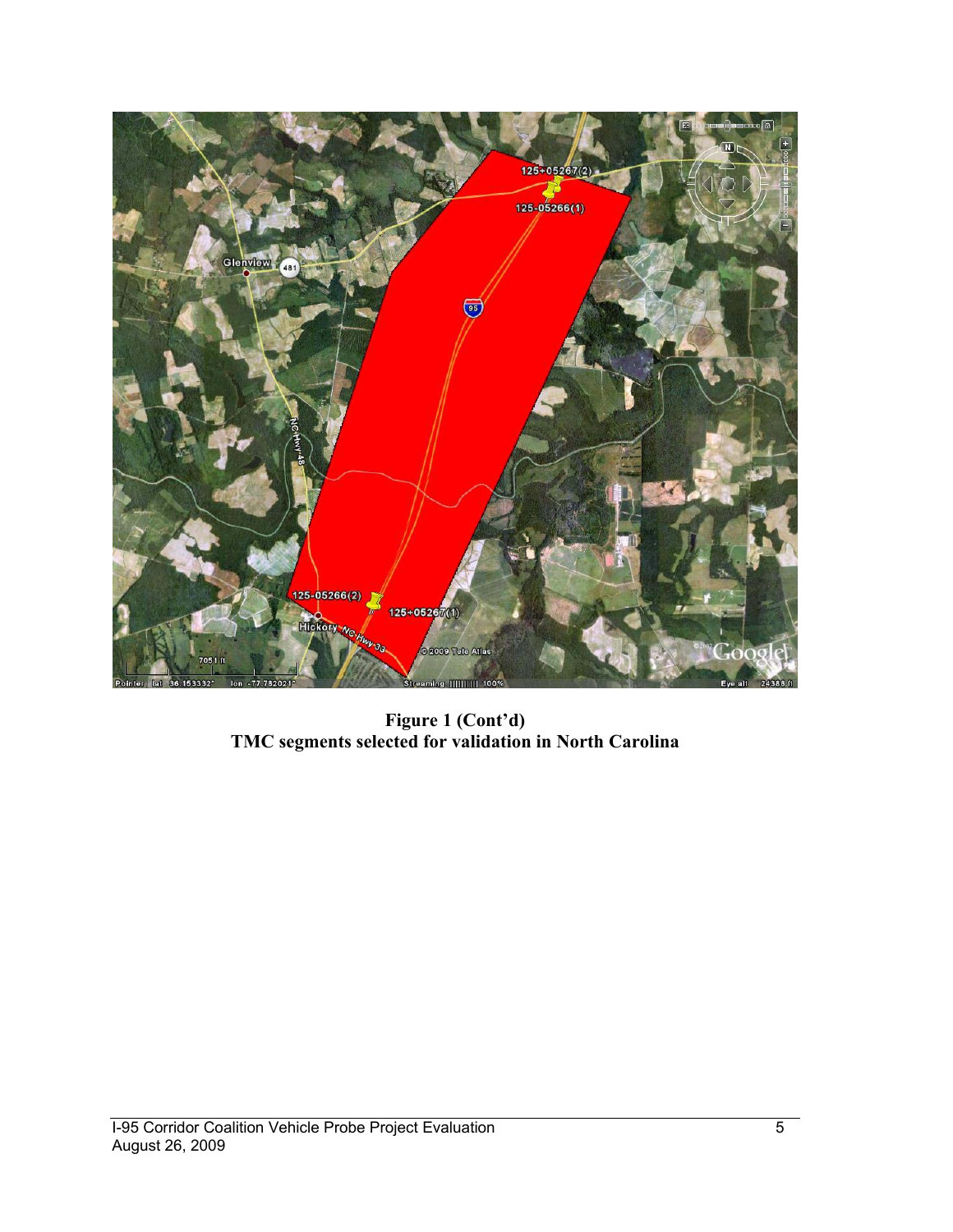

**Figure 1 (Cont'd) TMC segments selected for validation in North Carolina**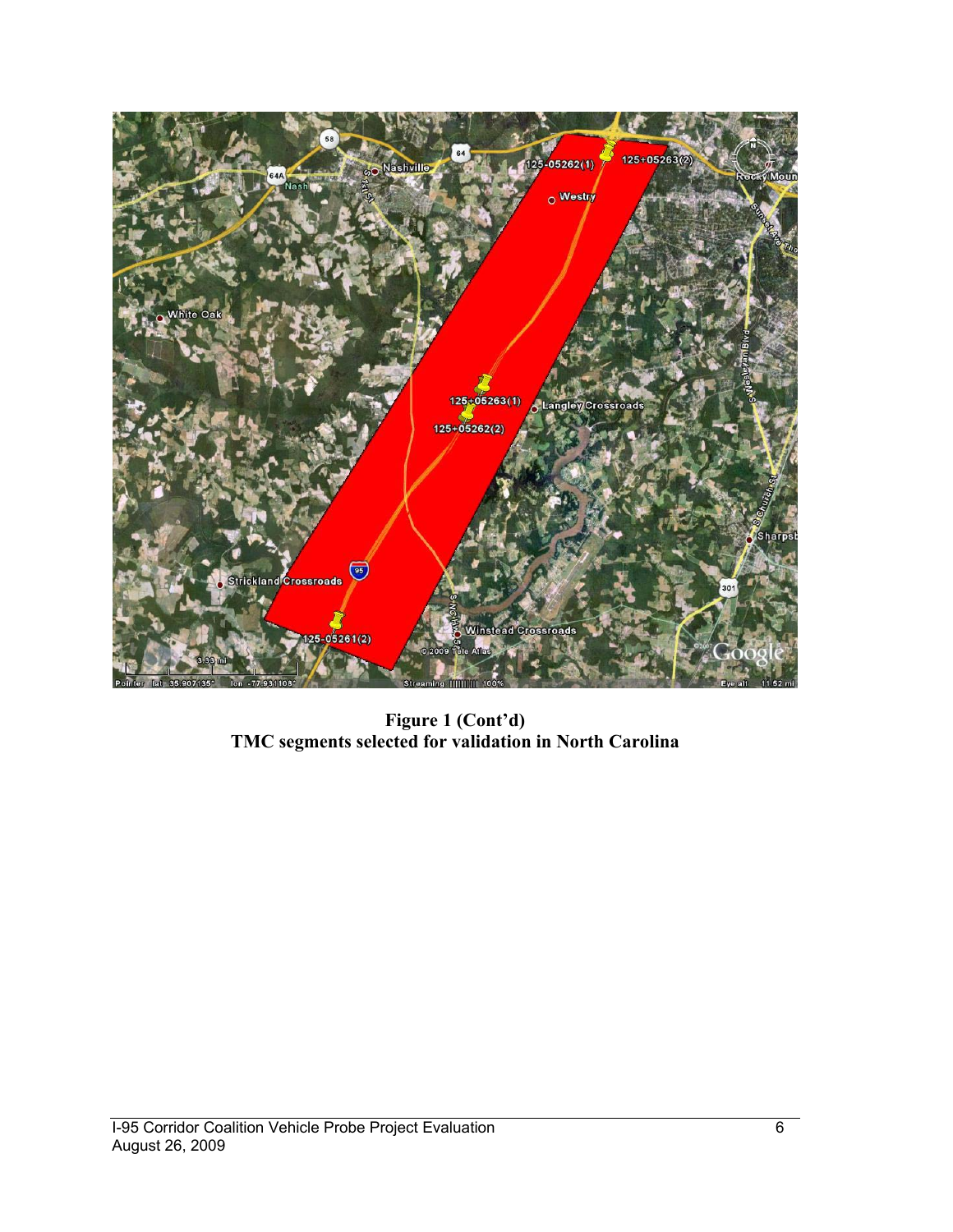|              |             |                |                       |                        |                |                   | <b>LENGTH</b> |
|--------------|-------------|----------------|-----------------------|------------------------|----------------|-------------------|---------------|
| <b>TYPE</b>  | TMC         | <b>HIGHWAY</b> | <b>STARTING AT</b>    | <b>ENDING AT</b>       | <b>COUNTY</b>  | <b>DIRECTION</b>  | (mile)        |
| Freeway      | 125-05269   | I-95           | NC-125/EXIT 171       | NC-903/EXIT 168        | <b>HALIFAX</b> | <b>SOUTHBOUND</b> | 2.9           |
| Freeway      | 125-05268   | I-95           | NC-903/EXIT 168       | NC-561/EXIT 160        | <b>HALIFAX</b> | <b>SOUTHBOUND</b> | 6.8           |
| Freeway      | 125-05262   | $I-95$         | <b>US-64/EXIT 138</b> | W MOUNT DR/EXIT 132    | <b>NASH</b>    | <b>SOUTHBOUND</b> | 5.2           |
| Freeway      | 125-05261   | I-95           | W MOUNT DR/EXIT 132   | <b>NC-97/EXIT 127</b>  | <b>NASH</b>    | <b>SOUTHBOUND</b> | 4.8           |
| Freeway      | 125+05262   | I-95           | <b>NC-97/EXIT 127</b> | W MOUNT DR/EXIT 132    | <b>NASH</b>    | <b>NORTHBOUND</b> | 4.8           |
| Freeway      | $125+05263$ | I-95           | W MOUNT DR/EXIT 132   | <b>US-64/EXIT 138</b>  | <b>NASH</b>    | <b>NORTHBOUND</b> | 5.2           |
| Freeway      | $125+05267$ | I-95           | <b>NC-33/EXIT 150</b> | <b>NC-481/EXIT 154</b> | <b>HALIFAX</b> | <b>NORTHBOUND</b> | 3.6           |
| Freeway      | 125+05269   | $I-95$         | NC-561/EXIT 160       | NC-903/EXIT 168        | <b>HALIFAX</b> | <b>NORTHBOUND</b> | 6.8           |
| Freeway      | $125+05270$ | I-95           | NC-903/EXIT 168       | NC-125/EXIT 171        | <b>HALIFAX</b> | <b>NORTHBOUND</b> | 2.5           |
| <b>TOTAL</b> |             |                |                       |                        |                |                   | 42.4          |

**Table 1 Traffic Message Channel segments picked for validation in North Carolina**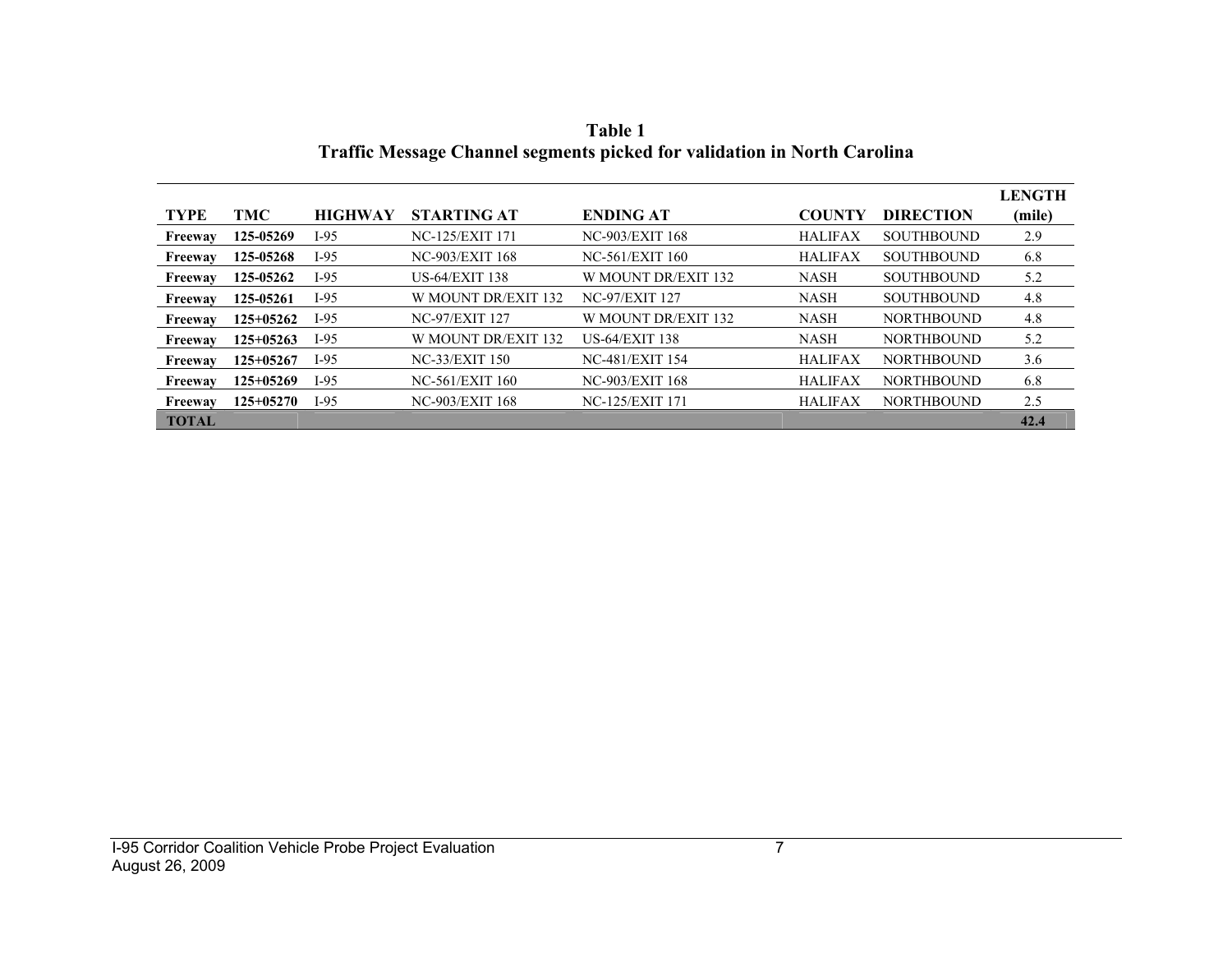**Table 2 TMC segment lengths and distances between sensor deployment locations in the state of North Carolina** 

| <b>SEGMENT</b> |             |          |              | <b>STANDARD TMC</b> |              |        | <b>SENSOR DEPLOYMENT</b> |              |          |              |        | <b>ERROR IN</b> |
|----------------|-------------|----------|--------------|---------------------|--------------|--------|--------------------------|--------------|----------|--------------|--------|-----------------|
| <b>TYPE</b>    | <b>TMC</b>  |          | Endpoint (1) |                     | Endpoint (2) | Length |                          | Endpoint (1) |          | Endpoint (2) | Length | <b>SEGMENT</b>  |
|                |             | Lat      | Long         | Lat                 | Long         | (mile) | Lat                      | Long         | Lat      | Long         | (mile) | LENGTH $(%)$    |
| Freeway        | 125-05269   | 36.40120 | $-77.64392$  | 36.36644            | $-77.67132$  | 2.87   | 36.40126                 | $-77.64413$  | 36.36720 | -77.67096    | 2.81   | $-2.0\%$        |
| Freeway        | 125-05268   | 36.36164 | $-77.67465$  | 36.27243            | $-77.72152$  | 6.78   | 36.36046                 | $-77.67564$  | 36.27335 | $-77.72138$  | 6.61   | $-2.6%$         |
| Freeway        | 125-05262   | 35.97260 | -77.88055    | 35.90733            | -77.92387    | 5.17   | 35.97109                 | $-77.88133$  | 35.90856 | $-77.92341$  | 4.96   | $-4.0\%$        |
| Freeway        | 125-05261   | 35.89943 | -77.92927    | 35.84146            | -77.97383    | 4.76   | 35.89990                 | $-77.92919$  | 35.84273 | -77.97339    | 4.69   | $-1.4\%$        |
| Freeway        | $125+05262$ | 35.84161 | -77.97339    | 35.90038            | $-77.92821$  | 4.82   | 35.84504                 | $-77.97161$  | 35.89973 | -77.92860    | 4.50   | $-6.5%$         |
| Freeway        | $125+05263$ | 35.90820 | -77.92259    | 35.97385            | -77.87967    | 5.19   | 35.90856                 | $-77.92241$  | 35.97207 | $-77.88010$  | 5.03   | $-3.0\%$        |
| Freeway        | 125+05267   | 36.12921 | -77.79377    | 36.17614            | -77.76865    | 3.57   | 36.13185                 | $-77.79206$  | 36.17481 | $-77.76944$  | 3.26   | $-8.8%$         |
| Freeway        | $125+05269$ | 36.27254 | $-77.72119$  | 36.36176            | -77.67422    | 6.78   | 36.27410                 | $-77.72059$  | 36.36076 | -77.67469    | 6.59   | $-2.9\%$        |
| Freeway        | $125+05270$ | 36.36623 | $-77.67112$  | 36.39573            | $-77.64598$  | 2.49   | 36.36902                 | $-77.66915$  | 36.39484 | -77.64634    | 2.20   | $-11.6%$        |
| <b>TOTAL</b>   |             |          |              |                     |              | 42.42  |                          |              |          |              | 40.64  |                 |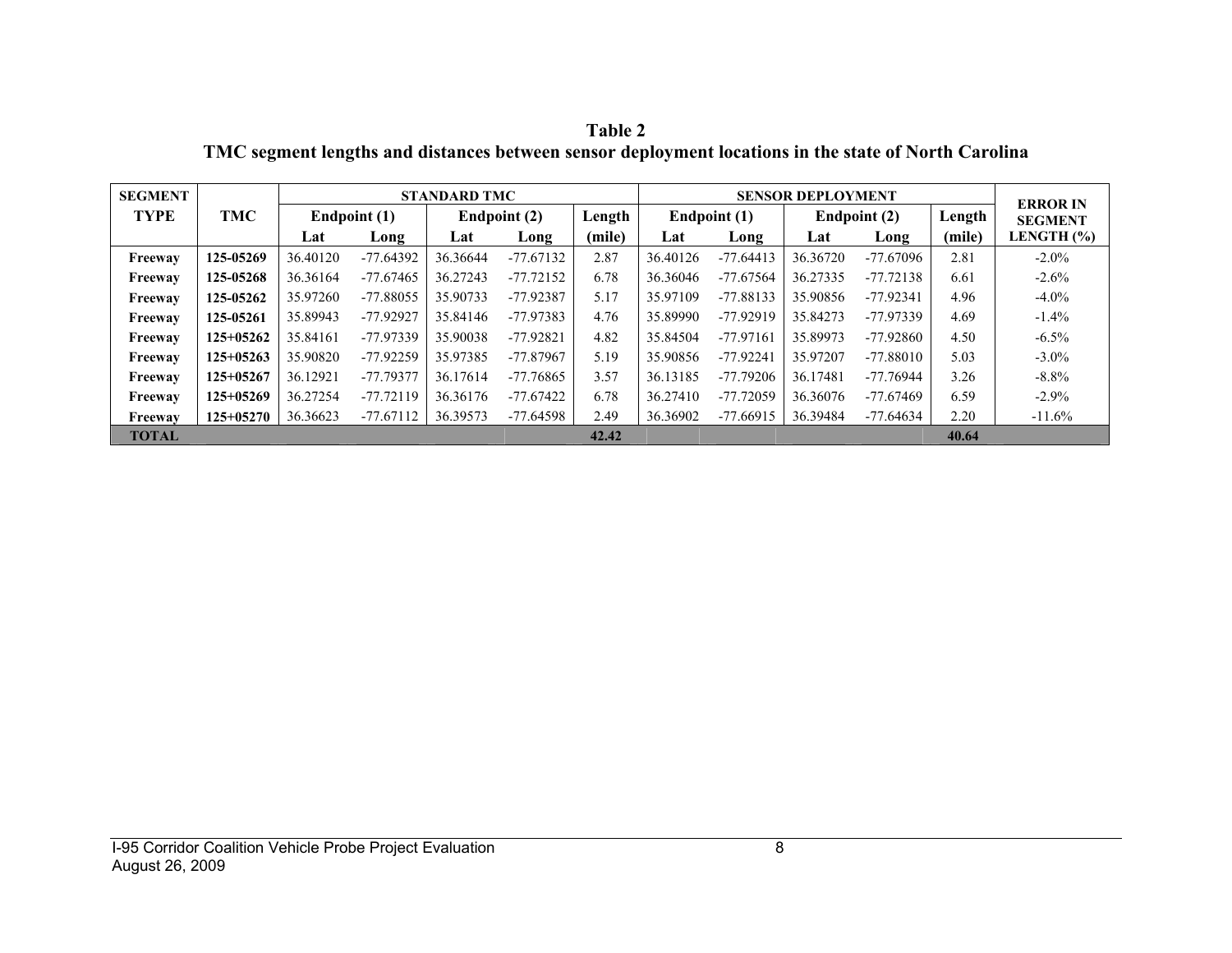#### **Table 3 Data quality measures for freeway segments greater than one mile in North Carolina**

|                            | <b>Data Quality Measures for</b> |                                                     |                                      |                                                     |                |  |
|----------------------------|----------------------------------|-----------------------------------------------------|--------------------------------------|-----------------------------------------------------|----------------|--|
|                            |                                  | 1.96 SE Band                                        | Mean                                 |                                                     |                |  |
| <b>SPEED</b><br><b>BIN</b> | <b>Speed</b><br>Error<br>Bias    | Average<br><b>Absolute</b><br><b>Speed</b><br>Error | <b>Speed</b><br>Error<br><b>Bias</b> | Average<br><b>Absolute</b><br><b>Speed</b><br>Error | No. of<br>Obs. |  |
| $0 - 30$                   | 2.2                              | 4.1                                                 | 2.3                                  | 4.8                                                 | 288            |  |
| $30 - 45$                  | $-1.6$                           | 9.4                                                 | $-1.5$                               | 11.2                                                | 214            |  |
| 45-60                      | 0.4                              | 4.3                                                 | 1.7                                  | 7.1                                                 | 551            |  |
| 60+                        | $-2.9$                           | 3.1                                                 | $-5.2$                               | 5.9                                                 | 9571           |  |

#### **Table 4**

**Percent observations meeting data quality criteria for freeway segments greater than one mile in North Carolina** 

|                            |                                                                                                        | 1.96 SE Band | Mean                               |                                              |                |  |
|----------------------------|--------------------------------------------------------------------------------------------------------|--------------|------------------------------------|----------------------------------------------|----------------|--|
| <b>SPEED</b><br><b>BIN</b> | Percentage<br>falling<br>Percentage<br>within 5<br>falling<br>inside the<br>mph of the<br>band<br>band |              | Percentage<br>equal to the<br>mean | Percentage<br>within 5<br>mph of the<br>mean | No. of<br>Obs. |  |
| $0 - 30$                   | 15%                                                                                                    | 75%          | 0%                                 | 71%                                          | 288            |  |
| $30 - 45$                  | 11%                                                                                                    | 43%          | 0%                                 | 30%                                          | 214            |  |
| 45-60                      | 31%                                                                                                    | 70%          | 0%                                 | 47%                                          | 551            |  |
| $60+$                      | 34%                                                                                                    | 73%          | 0%                                 | 46%                                          | 9571           |  |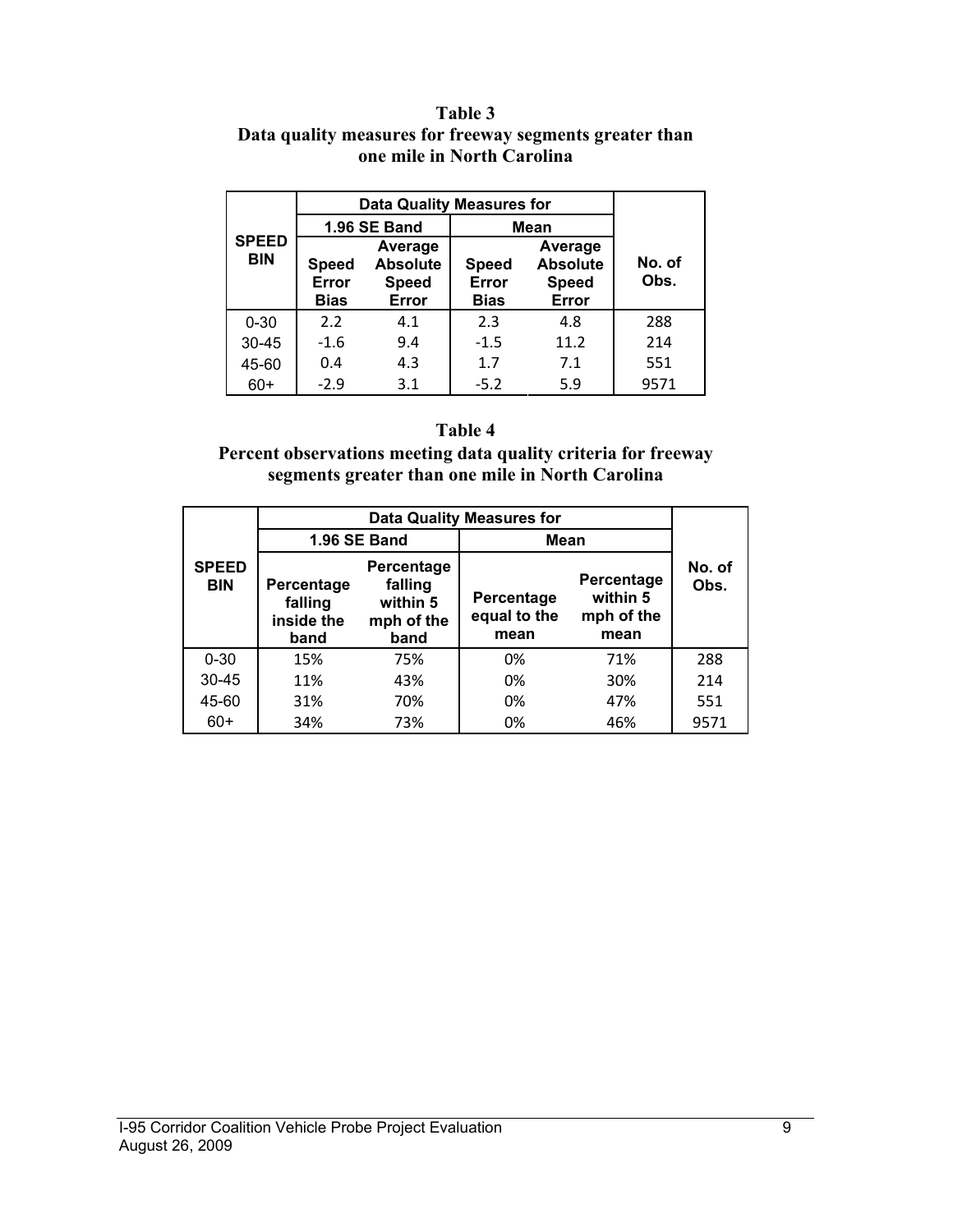#### **Table 5**

| Data quality measures for individual freeway segments greater than one mile in the |
|------------------------------------------------------------------------------------|
| state of North Carolina                                                            |

|            |                      |                              |                            | <b>Data Quality Measures for</b>     |                                                            |                                   |                                                  | No. of Obs. |
|------------|----------------------|------------------------------|----------------------------|--------------------------------------|------------------------------------------------------------|-----------------------------------|--------------------------------------------------|-------------|
|            | <b>Standard</b>      |                              |                            |                                      | 1.96 SE Band                                               |                                   | Mean                                             |             |
| <b>TMC</b> | <b>TMC</b><br>length | <b>Bluetooth</b><br>distance | <b>SPEED</b><br><b>BIN</b> | <b>Speed</b><br>Error<br><b>Bias</b> | Average<br><b>Absolute</b><br><b>Speed</b><br><b>Error</b> | <b>Speed Error</b><br><b>Bias</b> | Average<br><b>Absolute</b><br><b>Speed Error</b> |             |
|            |                      |                              | $0 - 30$                   |                                      |                                                            |                                   |                                                  |             |
| 125+05262  | 4.82                 | 4.50                         | 30-45                      |                                      |                                                            |                                   |                                                  |             |
|            |                      |                              | $45 - 60$                  | 3.7                                  | 3.7                                                        | 4.8                               | 5.3                                              | $5*$        |
|            |                      |                              | $60+$                      | $-3.2$                               | 3.2                                                        | $-6.1$                            | 6.7                                              | 414         |
|            |                      |                              | $0 - 30$                   |                                      |                                                            |                                   |                                                  |             |
| 125+05263  | 5.19                 | 5.03                         | 30-45                      |                                      |                                                            |                                   |                                                  |             |
|            |                      |                              | 45-60                      | 0.2                                  | 0.2                                                        | 5.7                               | 5.7                                              | $5*$        |
|            |                      |                              | $60+$                      | $-3.3$                               | 3.3                                                        | $-6.1$                            | 6.6                                              | 919         |
|            |                      |                              | $0 - 30$                   | 2.2                                  | 3.5                                                        | 2.3                               | 4.1                                              | 122         |
| 125+05267  | 3.57                 | 3.26                         | 30-45                      | 9.5                                  | 9.5                                                        | 13.8                              | 17.1                                             | 10          |
|            |                      |                              | $45 - 60$                  | $-2.3$                               | 3.4                                                        | 2.0                               | 13.3                                             | 42          |
|            |                      |                              | $60+$                      | $-6.1$                               | 6.2                                                        | $-9.0$                            | 10.4                                             | 47          |
|            | 6.78                 | 6.59                         | $0 - 30$                   | 0.7                                  | 3.2                                                        | 0.8                               | 3.9                                              | 131         |
| 125+05269  |                      |                              | $30 - 45$                  | 1.2                                  | 8.0                                                        | 1.4                               | 10.1                                             | 35          |
|            |                      |                              | 45-60                      | $-0.4$                               | 4.9                                                        | $-0.1$                            | 7.5                                              | 61          |
|            |                      |                              | $60+$                      | $-4.0$                               | 4.1                                                        | $-6.6$                            | 7.1                                              | 1074        |
| 125+05270  |                      | 2.20                         | $0 - 30$                   | 5.2                                  | 7.6                                                        | 5.5                               | 8.7                                              | 16          |
|            | 2.49                 |                              | 30-45                      | $-3.0$                               | 9.6                                                        | $-3.2$                            | 11.0                                             | 168         |
|            |                      |                              | 45-60                      | 0.5                                  | 4.6                                                        | 1.3                               | 6.5                                              | 393         |
|            |                      |                              | $60+$                      | $-2.9$                               | 3.1                                                        | $-5.0$                            | 5.7                                              | 1231        |
|            |                      |                              | $0 - 30$                   |                                      |                                                            |                                   |                                                  |             |
| 125-05261  | 4.76                 | 4.69                         | 30-45                      |                                      |                                                            |                                   |                                                  |             |
|            |                      |                              | $45 - 60$                  | 2.3                                  | 2.4                                                        | 5.6                               | 6.1                                              | $9*$        |
|            |                      |                              | $60+$                      | $-3.0$                               | 3.1                                                        | $-5.6$                            | 6.3                                              | 1046        |
|            |                      |                              | $0 - 30$                   | 9.8                                  | 11.6                                                       | 9.9                               | 12.3                                             | 19          |
| 125-05262  | 5.17                 | 4.96                         | 30-45                      |                                      |                                                            |                                   |                                                  |             |
|            |                      |                              | 45-60                      | 1.1                                  | 1.1                                                        | 5.6                               | 5.6                                              | 9*          |
|            |                      |                              | $60+$                      | $-3.4$                               | 3.5                                                        | $-5.9$                            | 6.5                                              | 1650        |
|            |                      |                              | $0 - 30$                   |                                      |                                                            |                                   |                                                  |             |
| 125-05268  | 6.78                 | 6.61                         | 30-45                      | 23.4                                 | 23.4                                                       | 25.5                              | 25.5                                             | $1*$        |
|            |                      |                              | $45 - 60$                  | 4.8                                  | 5.1                                                        | 7.7                               | 8.3                                              | $8*$        |
|            |                      |                              | $60+$<br>$0 - 30$          | $-2.6$                               | 2.8                                                        | $-4.9$                            | 5.6                                              | 916         |
|            |                      |                              | 30-45                      |                                      |                                                            |                                   |                                                  |             |
| 125-05269  | 2.87                 | 2.81                         | 45-60                      | 3.1                                  | 3.6                                                        | 6.1                               | 6.8                                              | 19          |
|            |                      |                              | $60+$                      | $-1.9$                               | 2.2                                                        | $-3.2$                            | 4.5                                              | 2274        |

\*Results in the specified row may not be reliable due to small number of observations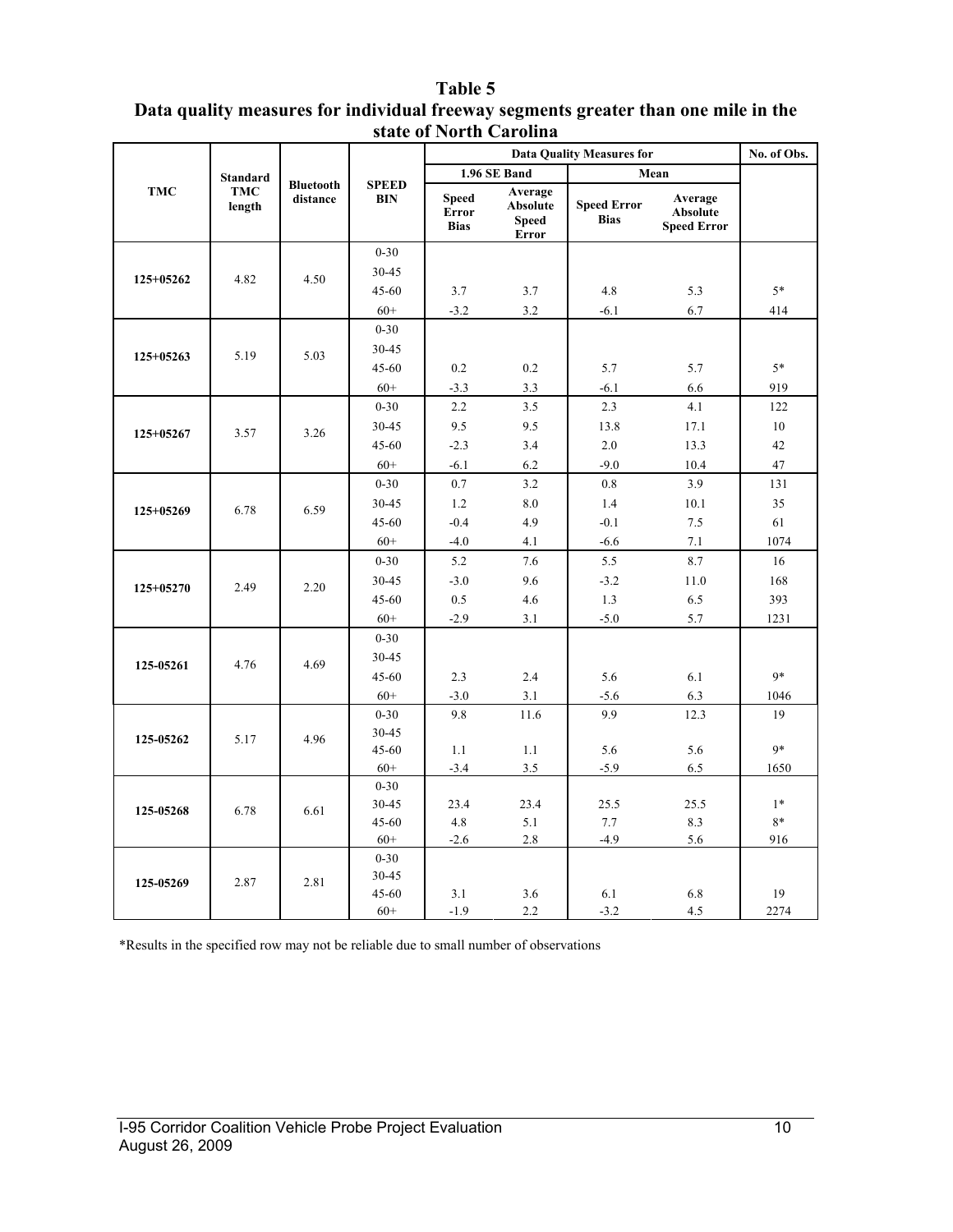|             |                  | than one mne m the state of fior th Carolina<br><b>Data Quality Measures for</b> |                                                   |                                                     |                                                               |                                |                                          |                                          |                                                    |         |  |
|-------------|------------------|----------------------------------------------------------------------------------|---------------------------------------------------|-----------------------------------------------------|---------------------------------------------------------------|--------------------------------|------------------------------------------|------------------------------------------|----------------------------------------------------|---------|--|
|             |                  |                                                                                  |                                                   | 1.96 SE Band                                        |                                                               |                                |                                          |                                          |                                                    |         |  |
|             |                  |                                                                                  |                                                   |                                                     |                                                               |                                | Mean<br><b>Average Absolute</b>          |                                          |                                                    |         |  |
|             |                  |                                                                                  | <b>Speed Error Bias</b>                           |                                                     | <b>Average Absolute</b><br><b>Speed Error</b>                 |                                | <b>Speed Error Bias</b>                  |                                          | <b>Speed Error</b>                                 | No. of  |  |
| <b>TMC</b>  | <b>SPEED BIN</b> | No.<br>falling<br>inside<br>the<br>band                                          | $\frac{0}{0}$<br>falling<br>inside<br>the<br>band | No.<br>falling<br>within<br>5 mph<br>of the<br>band | $\frac{0}{0}$<br>falling<br>within<br>5 mph<br>of the<br>band | No.<br>equal<br>to the<br>mean | $\frac{0}{0}$<br>equal<br>to the<br>mean | No.<br>within<br>5 mph<br>of the<br>mean | $\frac{0}{0}$<br>within<br>5 mph<br>of the<br>mean | Obs.    |  |
|             | $0 - 30$         |                                                                                  |                                                   |                                                     |                                                               |                                |                                          |                                          |                                                    |         |  |
| 125+05262   | 30-45            |                                                                                  |                                                   |                                                     |                                                               |                                |                                          |                                          |                                                    |         |  |
|             | 45-60            | $\overline{c}$                                                                   | 40%                                               | 3                                                   | 60%                                                           | $\boldsymbol{0}$               | $0\%$                                    | 3                                        | 60%                                                | $5*$    |  |
|             | $60+$            | 161                                                                              | 39%                                               | 293                                                 | 71%                                                           | $\mathbf{0}$                   | $0\%$                                    | 153                                      | 37%                                                | 414     |  |
|             | $0 - 30$         |                                                                                  |                                                   |                                                     |                                                               |                                |                                          |                                          |                                                    |         |  |
| $125+05263$ | 30-45<br>45-60   | 3                                                                                | 60%                                               | 5                                                   | 100%                                                          | $\mathbf{0}$                   | 0%                                       | 2                                        | 40%                                                | $5*$    |  |
|             | $60+$            | 322                                                                              | 35%                                               | 643                                                 | 70%                                                           | $\boldsymbol{0}$               | $0\%$                                    | 341                                      | 37%                                                | 919     |  |
|             | $0 - 30$         | 25                                                                               | 20%                                               | 98                                                  | 80%                                                           | $\overline{0}$                 | 0%                                       | 95                                       | 78%                                                | 122     |  |
|             | 30-45            | $\overline{c}$                                                                   | 20%                                               | 5                                                   | 50%                                                           | $\boldsymbol{0}$               | $0\%$                                    | $\mathbf{1}$                             | 10%                                                | 10      |  |
| $125+05267$ | $45 - 60$        | 32                                                                               | 76%                                               | 36                                                  | 86%                                                           | $\mathbf{0}$                   | 0%                                       | 8                                        | 19%                                                | 42      |  |
|             | $60+$            | 20                                                                               | 43%                                               | 28                                                  | 60%                                                           | $\overline{0}$                 | $0\%$                                    | 18                                       | 38%                                                | 47      |  |
|             | $0 - 30$         | 14                                                                               | 11%                                               | 103                                                 | 79%                                                           | $\overline{0}$                 | 0%                                       | 95                                       | 73%                                                | 131     |  |
|             | 30-45            | 5                                                                                | 14%                                               | 15                                                  | 43%                                                           | $\boldsymbol{0}$               | $0\%$                                    | 11                                       | 31%                                                | 35      |  |
| $125+05269$ | $45 - 60$        | 15                                                                               | 25%                                               | 36                                                  | 59%                                                           | $\mathbf{0}$                   | 0%                                       | 20                                       | 33%                                                | 61      |  |
|             | $60+$            | 299                                                                              | 28%                                               | 668                                                 | 62%                                                           | $\mathbf{0}$                   | $0\%$                                    | 376                                      | 35%                                                | 1074    |  |
|             | $0 - 30$         | $\overline{2}$                                                                   | 13%                                               | 8                                                   | 50%                                                           | $\overline{0}$                 | 0%                                       | $\overline{7}$                           | 44%                                                | 16      |  |
| 125+05270   | 30-45            | 16                                                                               | 10%                                               | 71                                                  | 42%                                                           | $\boldsymbol{0}$               | 0%                                       | 53                                       | 32%                                                | 168     |  |
|             | $45 - 60$        | 104                                                                              | 26%                                               | 267                                                 | 68%                                                           | $\boldsymbol{0}$               | $0\%$                                    | 210                                      | 53%                                                | 393     |  |
|             | $60+$            | 395                                                                              | 32%                                               | 889                                                 | 72%                                                           | $\mathbf{1}$                   | $0\%$                                    | 578                                      | 47%                                                | 1231    |  |
|             | $0 - 30$         |                                                                                  |                                                   |                                                     |                                                               |                                |                                          |                                          |                                                    |         |  |
| 125-05261   | 30-45            |                                                                                  |                                                   |                                                     |                                                               |                                |                                          |                                          |                                                    |         |  |
|             | $45 - 60$        | 4                                                                                | 44%                                               | $\overline{7}$                                      | 78%                                                           | $\boldsymbol{0}$               | 0%                                       | $\overline{4}$                           | 44%                                                | $9*$    |  |
|             | $60+$            | 382                                                                              | 37%                                               | 748                                                 | 72%                                                           | $\boldsymbol{0}$               | $0\%$                                    | 432                                      | 41%                                                | 1046    |  |
|             | $0 - 30$         | $\overline{2}$                                                                   | 11%                                               | 8                                                   | 42%                                                           | $\overline{0}$                 | 0%                                       | 8                                        | 42%                                                | 19      |  |
| 125-05262   | 30-45<br>45-60   | $\overline{4}$                                                                   | 44%                                               | 9                                                   | 100%                                                          | $\boldsymbol{0}$               | $0\%$                                    | $\overline{4}$                           | 44%                                                | $9*$    |  |
|             | $60+$            | 498                                                                              | 30%                                               | 1133                                                | 69%                                                           | $\theta$                       | $0\%$                                    | 632                                      | 38%                                                | 1650    |  |
|             | $0 - 30$         |                                                                                  |                                                   |                                                     |                                                               |                                |                                          |                                          |                                                    |         |  |
|             | 30-45            | $\overline{0}$                                                                   | 0%                                                | $\mathbf{0}$                                        | 0%                                                            | $\mathbf{0}$                   | 0%                                       | $\mathbf{0}$                             | 0%                                                 | $1*$    |  |
| 125-05268   | 45-60            | $\overline{c}$                                                                   | 25%                                               | 6                                                   | 75%                                                           | $\boldsymbol{0}$               | $0\%$                                    | 3                                        | 38%                                                | $8\ast$ |  |
|             | $60+$            | 346                                                                              | 38%                                               | 698                                                 | 76%                                                           | $\theta$                       | $0\%$                                    | 423                                      | 46%                                                | 916     |  |
|             | $0 - 30$         |                                                                                  |                                                   |                                                     |                                                               |                                |                                          |                                          |                                                    |         |  |
| 125-05269   | $30 - 45$        |                                                                                  |                                                   |                                                     |                                                               |                                |                                          |                                          |                                                    |         |  |
|             | 45-60            | 3                                                                                | 16%                                               | 14                                                  | 74%                                                           | $\boldsymbol{0}$               | 0%                                       | 7                                        | 37%                                                | 19      |  |
|             | $60+$            | 866                                                                              | 38%                                               | 1893                                                | 83%                                                           | $\boldsymbol{0}$               | 0%                                       | 1429                                     | 63%                                                | 2274    |  |

**Table 6 Observations meeting data quality criteria for individual freeway segments greater than one mile in the state of North Carolina** 

\*Results in the specified row may not be reliable due to small number of observations